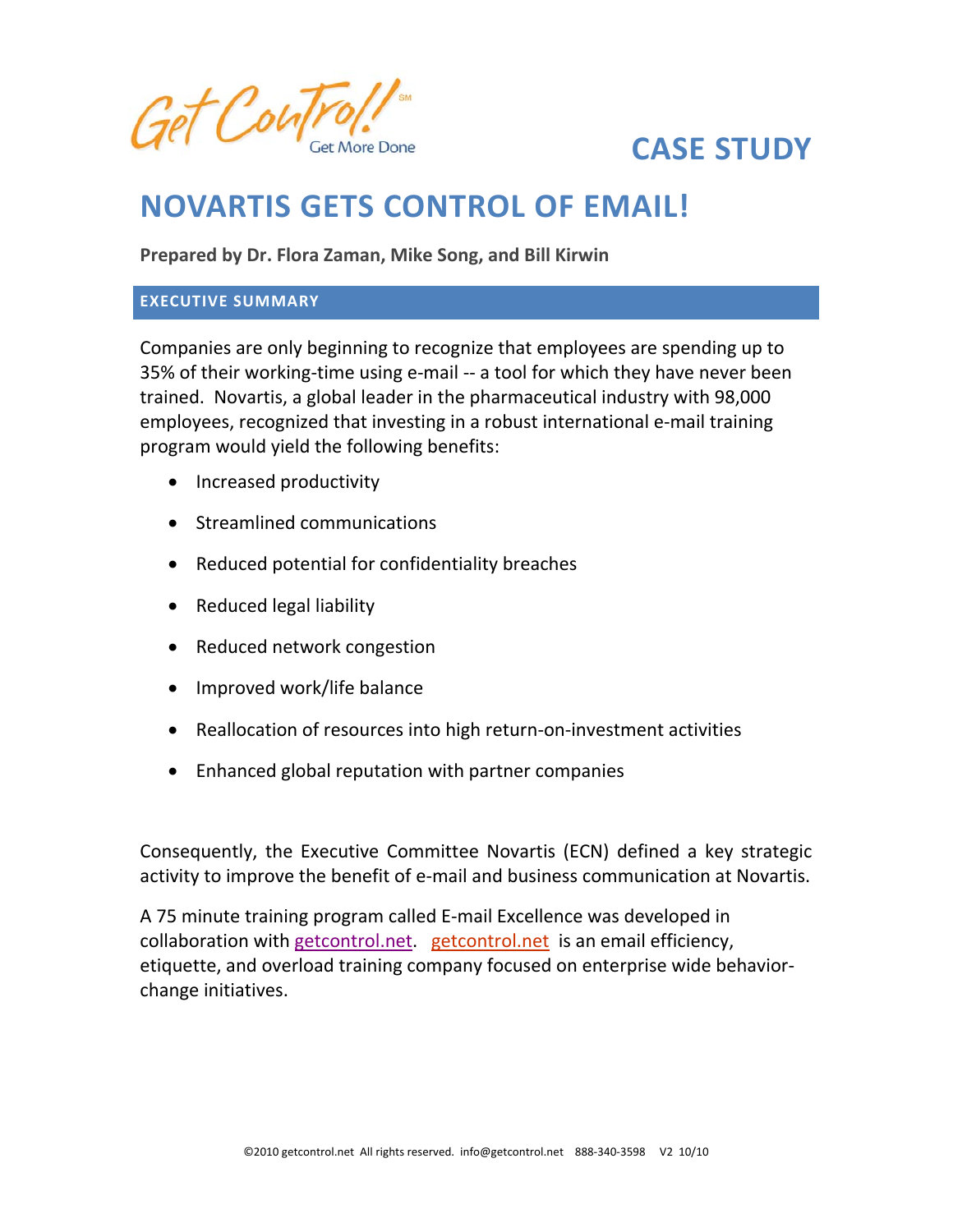#### **THE E‐MAIL EXCELLENCE TRAINING PROGRAM**

Dr. Flora Zaman of the Novartis Group Information Security (NGIS) Team took the lead in refining and implementing Email Excellence – based in the Get Control! of Email seminar -- which was originally piloted by the Novartis Oncology team. The result was an innovative program focused on a small number of high impact email best practices that could be adopted by all Novartis colleagues.

The program was comprised of highly interactive classroom training reinforced by computer based e‐learning. The global E‐mail Excellence rollout was supported by a well-orchestrated internal communications campaign led by the strategic communications channel of the Pharma Division Business Review team to ensure maximum reach among associates. Materials were developed in seven languages and training took place in over 50 countries around the world.

The benefits of the global rollout justified a strong investment in a behavior‐ changing e‐mail program. Employment of an experienced, professional training organization (getcontrol.net) ensured engaging and consistent message delivery.

## **E‐MAIL EXCELLENCE ‐ OBJECTIVES**

**Demonstrate Professionalism** ‐ Appropriate e‐mail use and language reflect Novartis' core values of candor, trust, and integrity.

**Increase Productivity** ‐ Novartis set the following goals:

- **Reduce e‐mail volume by 20%:** If all Novartis associates reduced the number of e‐mails sent and received by 20%, on average every associate would save the equivalent of 15 work days per year.
- **Improve e‐mail quality by 50%:** Brief, concise and to‐the‐point e‐mails are more effective and require less time to process.
- **Protection from Liability** ‐ Employee awareness may protect Novartis from litigation.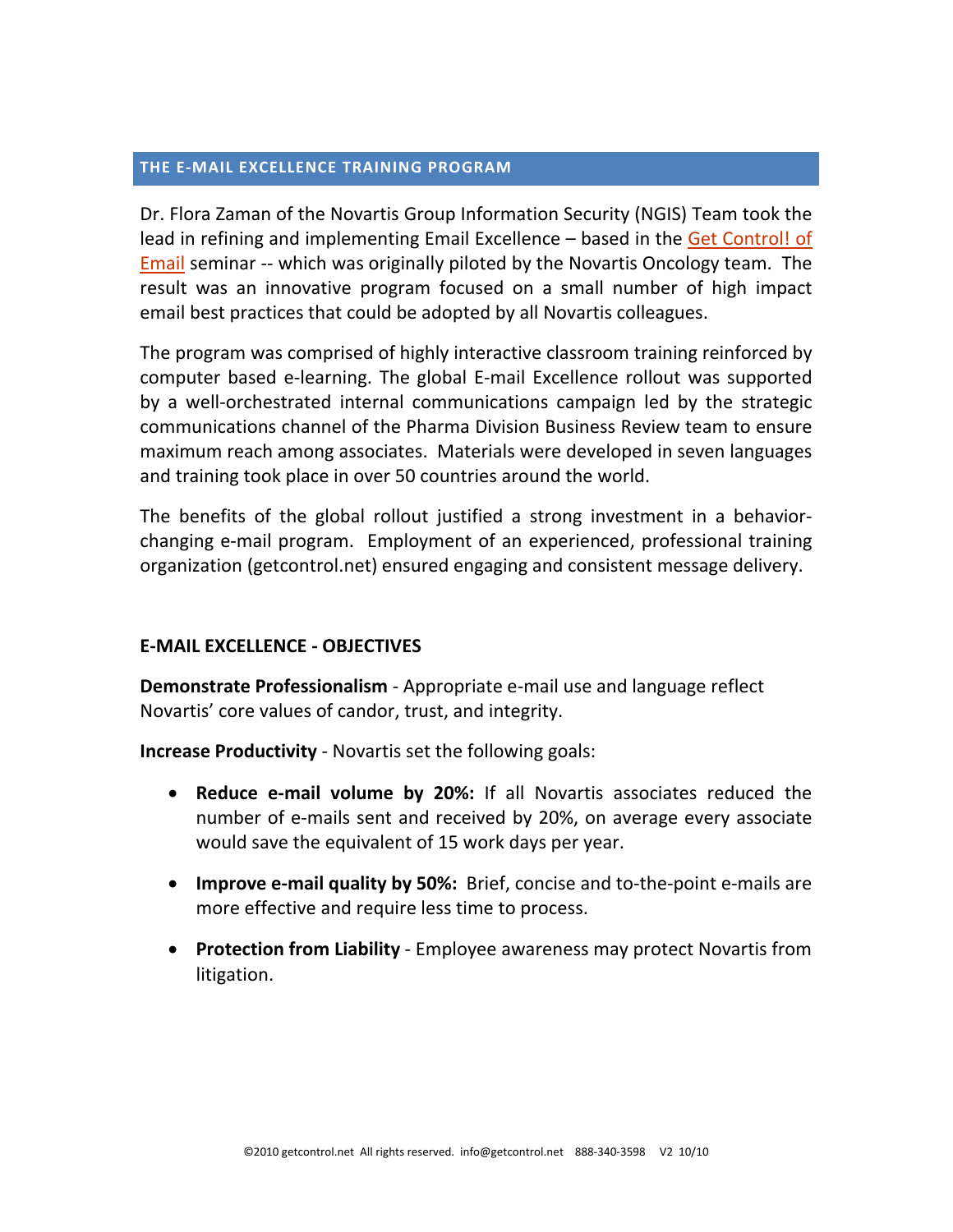## **E‐MAIL EXCELLENCE – INITIAL PERFORMANCE METRICS**

5,300 associates attended the live training sessions world‐wide and 2,760 associates completed the e‐learning module. Impact assessment surveys were conducted two weeks before and after training. 553 colleagues completed the pre-training survey. Two week post-training surveys were completed by 128 classroom participants and 98 e‐learning participants. Post training responses were evaluated against baseline.

## **Post Two Week Impact Assessment Survey Results:**

- **Time spent on email was reduced by 26% for classroom training** participants and 21% for e‐learning participants.
- Classroom training participants reported saving 12 days per year in e-mail processing time compared to 9 days for e‐learning participants:
	- o E‐mail Excellence could save over 1,000,000 days per year for Novartis' 98,000 colleagues once rolled out enterprise wide.
- Classroom participants reported a reduction in total e-mails sent per year of 1,162 compared to 960 for e‐learning participants.
- The quality and clarity of e-mail increased by 35% for all groups.
- Time wasted on e-mail was reduced by 17% for all groups.
- 99% rated the classroom program as "Excellent" or "Good" compared to 94% for e-learning.
- 91% of classroom participants indicated that E-mail Excellence had improved their productivity compared with 89% of e‐learning participants.
- Sharing of e-mail best practices rose by over 100% over baseline for both classroom (28% to 60%) and e‐learning participants (28% to 67%).
- 97% of classroom training participants would recommend E-mail Excellence to all colleagues compared to 98% for e‐learning participants.

Deployment of the classroom training program will continue throughout Novartis in the next year. E‐learning will be made available for three years providing an